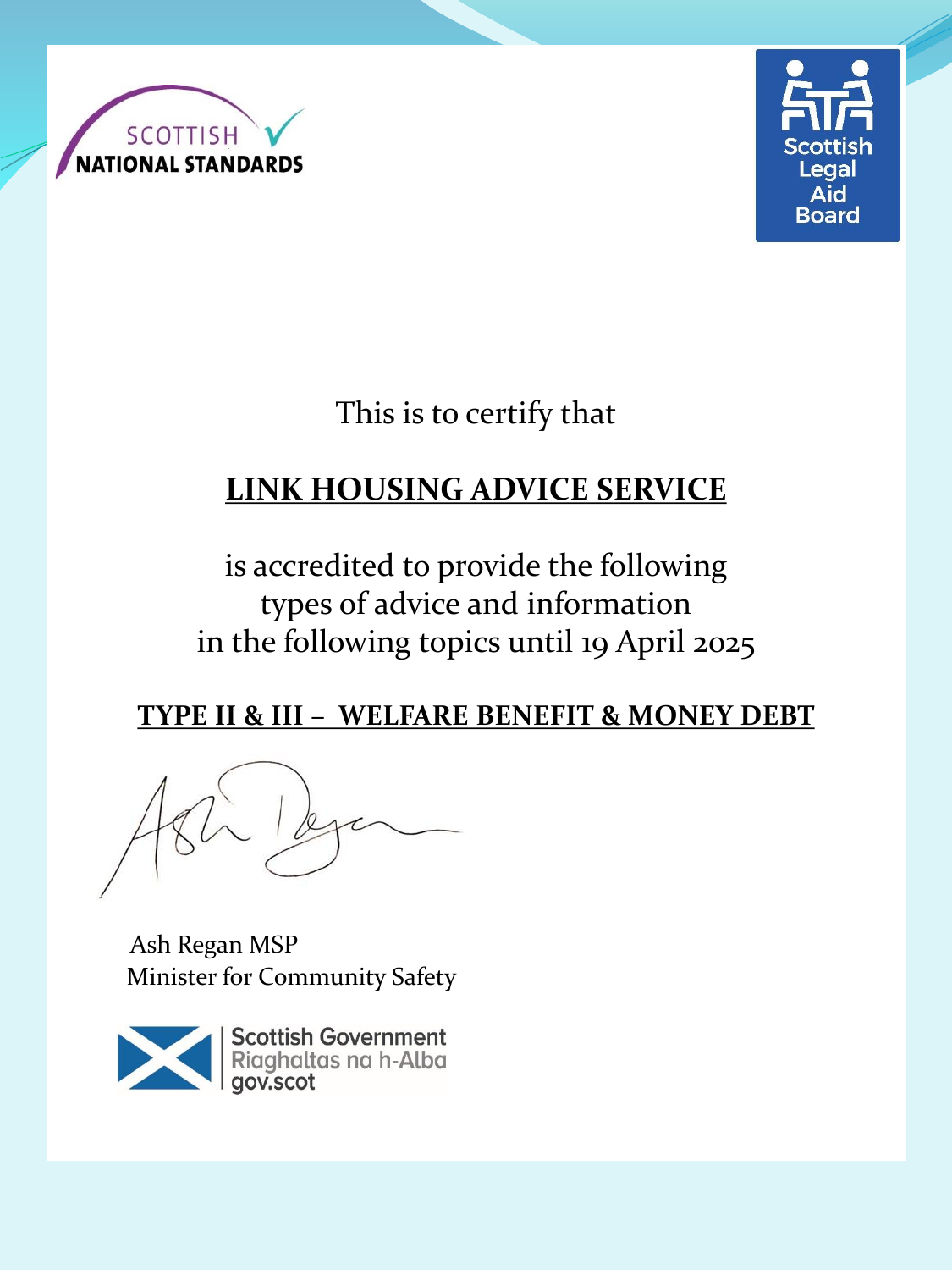### **COMPETENCY ACHIEVED**

# **3 Money and Welfare Benefits Related Advice Competences – Foundation Knowledge**

- 3.1 Administrative Structure of the Benefits and Tax Credits Systems – Type III
- 3.2 National Insurance Scheme Type III
- 3.3 Claims & Backdating Type III
- 3.4 Decision-Making, Disputes and Appeals Type III
- 3.5 Benefit & Tax Credit Overpayments Type III
- 3.6 Assessment, Initial Decision-Making & Holding Activity in Debt Cases – Type III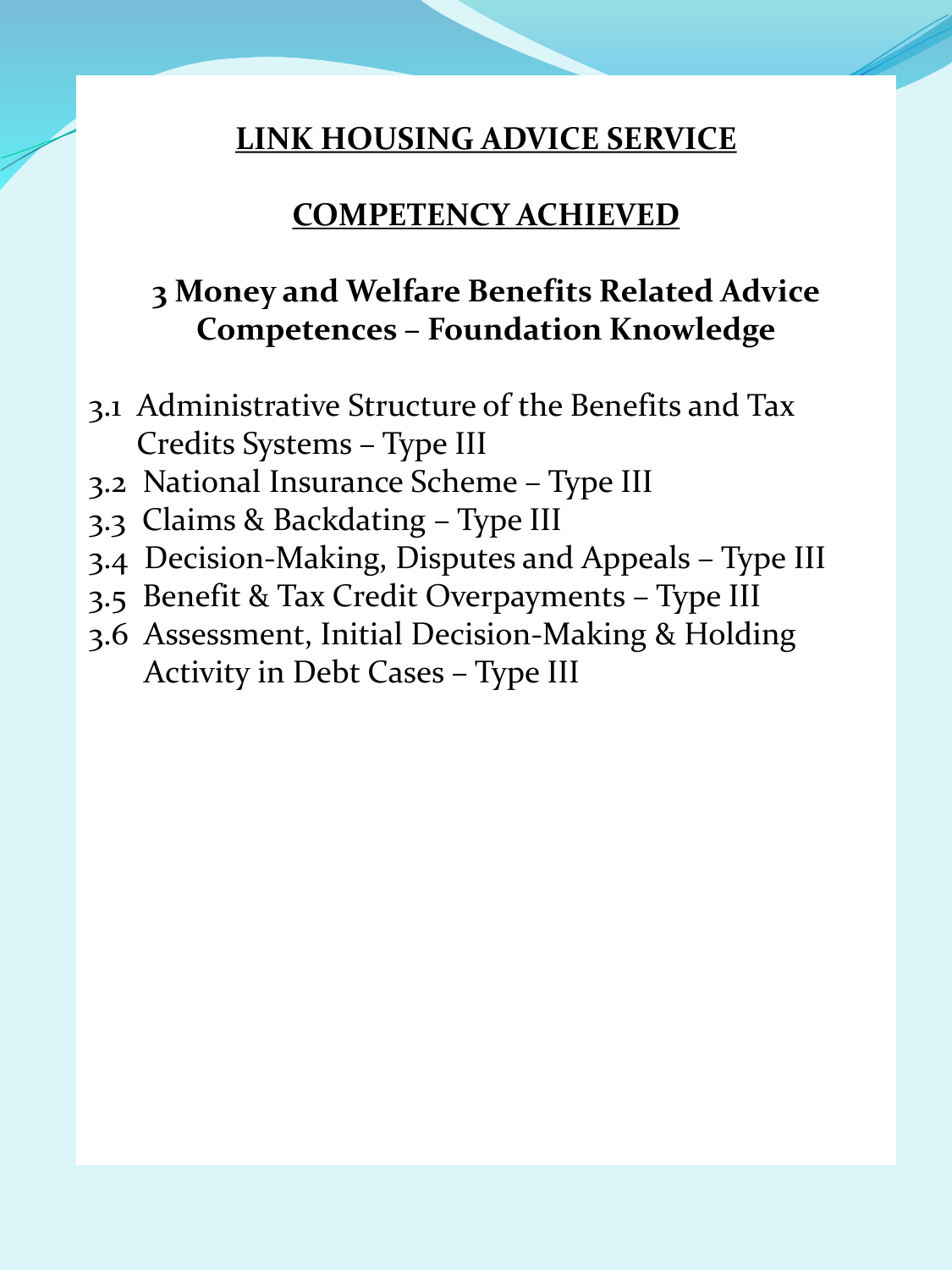#### **COMPETENCY ACHIEVED**

## **4 Money and Welfare Benefits Related Advice Competences – Specialist Areas**

- 4.1 Means-Tested Benefits Type III
- 4.2 Universal Credit 4.2 (a) Universal Credit– Type III 4.2 (b) Housing Element of Universal Credit, Housing Benefit and Council Tax Reduction – Type III
- 4.3 Tax Credits Type III
- 4.4 Social Fund, Scottish Welfare Fund, Best Start Grant and Funeral Support Payment – Type III
- 4.5 The Impact of Work on Benefits Type III
- 4.6 Benefits for Children Type III
- 4.7 State Pension Type III
- 4.8 Personal Independence Payment, Disability Living Allowance, Attendance Allowance & Scottish Disability Assistance – Type III
- 4.9 Benefits for People who have Limited Capability for Work – Type III
- 4.10 Benefits for Industrial Injury and Disease Type III
- 4.11 Benefits for Veterans Type III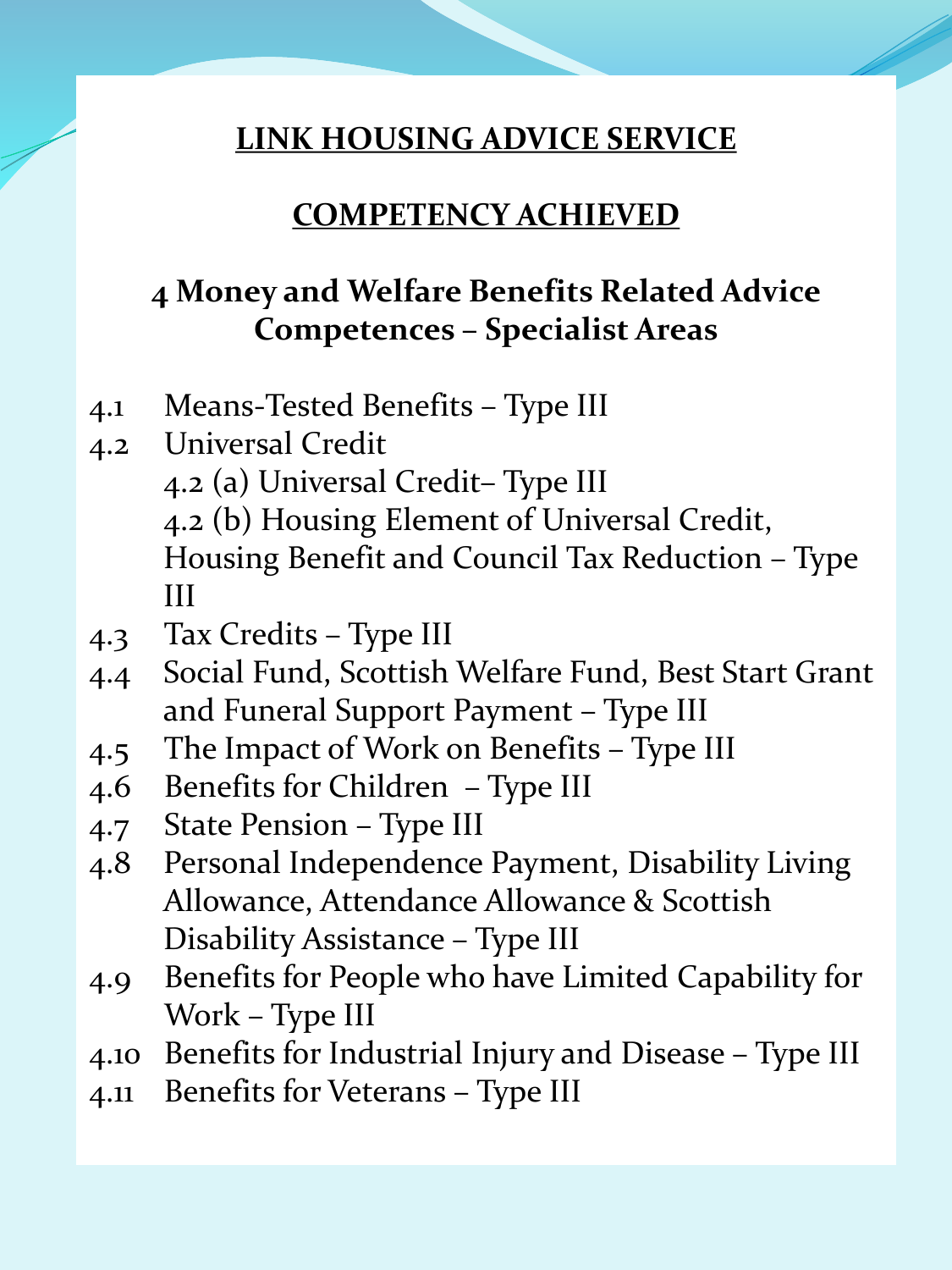#### **COMPETENCY ACHIEVED**

# **4 Money and Welfare Benefits Related Advice Competences – Specialist Areas Cont.**

- 4.12 Carers Allowance and Carer's Assistance Type III
- 4.13 Jobseeker's Allowance– Type III
- 4.14 Benefits for Maternity, Paternity and Adoption Type III
- 4.15 Bereavement Benefits Type III
- 4.16 Benefits for People in Public Care Type III
- 4.17 Benefits for Students Type III
- 4.18 Benefits for People from Abroad and People Subject to Immigration Control – Type III
- 4.19 Ancillary Benefits Type III
- 4.20 Financial Statements Type III
- 4.21 Liability for Debts, Extortionate Credit, Unfair Contract Terms, Unenforceable Debts, Creditor Malpractice, Codes of Practice, etc – Type III
- 4.22 Identifying & Agreeing Options in Debt Cases – Type III
- 4.23 Negotiating & Making Offers to Creditors– Type III
- 4.24 Diligence, Diligence Stoppers and Court Proceedings – Type III